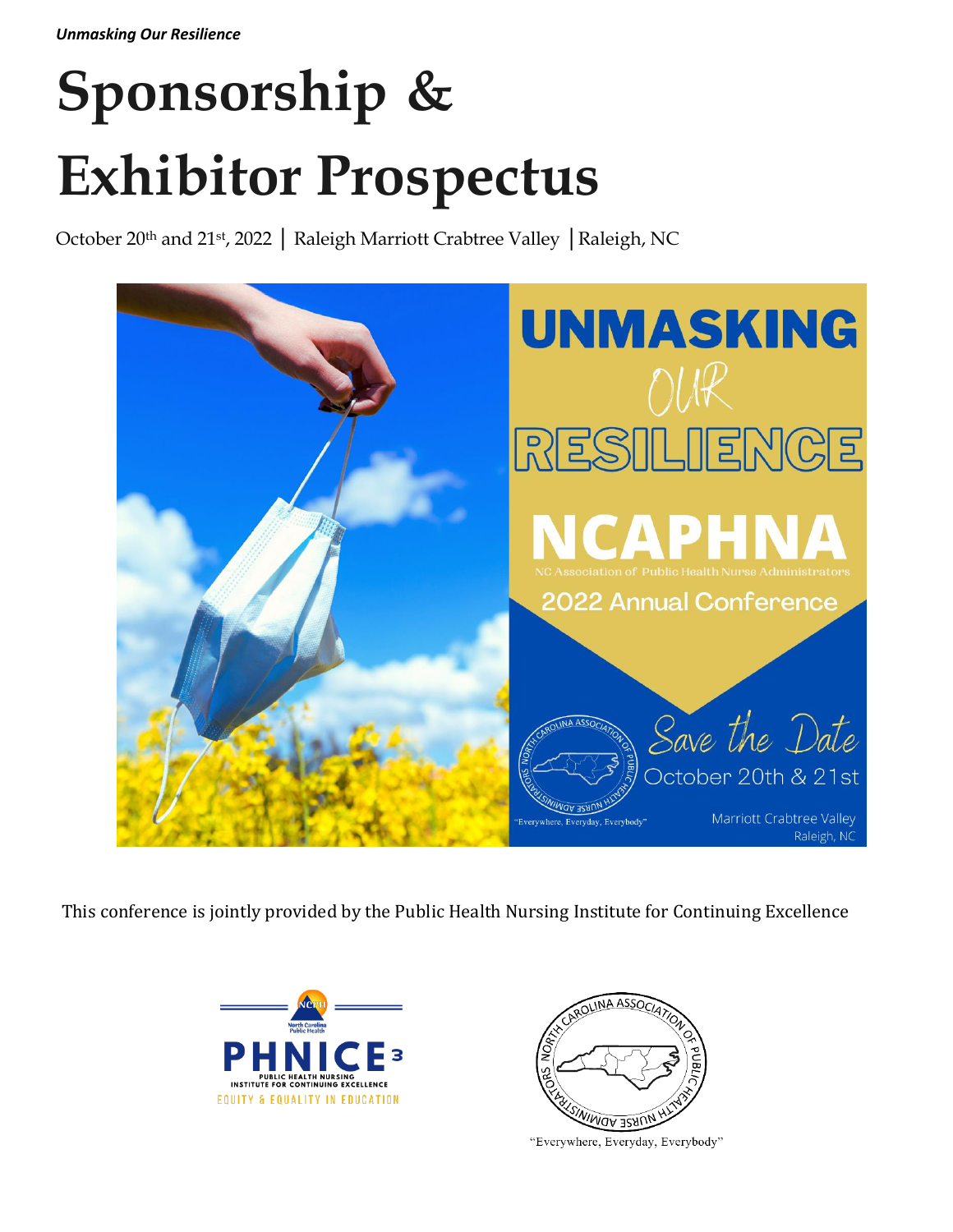#### *Unmasking Our Resilience*

and the North Carolina Association for Public Health Administrators.

# General Information

We invite you to join us for this annual event which will include plenary sessions and a keynote address. The 2022 North Carolina Association of Public Health Nurse Administrators is a wonderful professional development opportunity for nurses to explore newideas, share lessons learned, and network with others from across the state!

Every year, new and returning public health nurse leaders attend the conference to participate in innovative sessions and networking opportunities. The theme for this year's conference is **"Unmasking Our Resilience."**

This is the largest conference targeted to public health nurse leaders in North Carolina.



# Exhibiting Schedule

# **Thursday, October 20th**

| $7:00$ a.m.          | Vendor set up    |
|----------------------|------------------|
| $7: 00 - 8:30$ a.m.  | <b>Breakfast</b> |
| $10:00 - 10:30$ a.m. | Break            |
| $12:00 - 1:30$ p.m.  | Lunch            |
| $2:30 - 3:00$ p.m.   | <b>Break</b>     |

# **Friday, October 21st**

| $7:00 - 8:00$ a.m.         | <b>Breakfast</b> |  |
|----------------------------|------------------|--|
| $10:00 - 10:30$ a.m. Break |                  |  |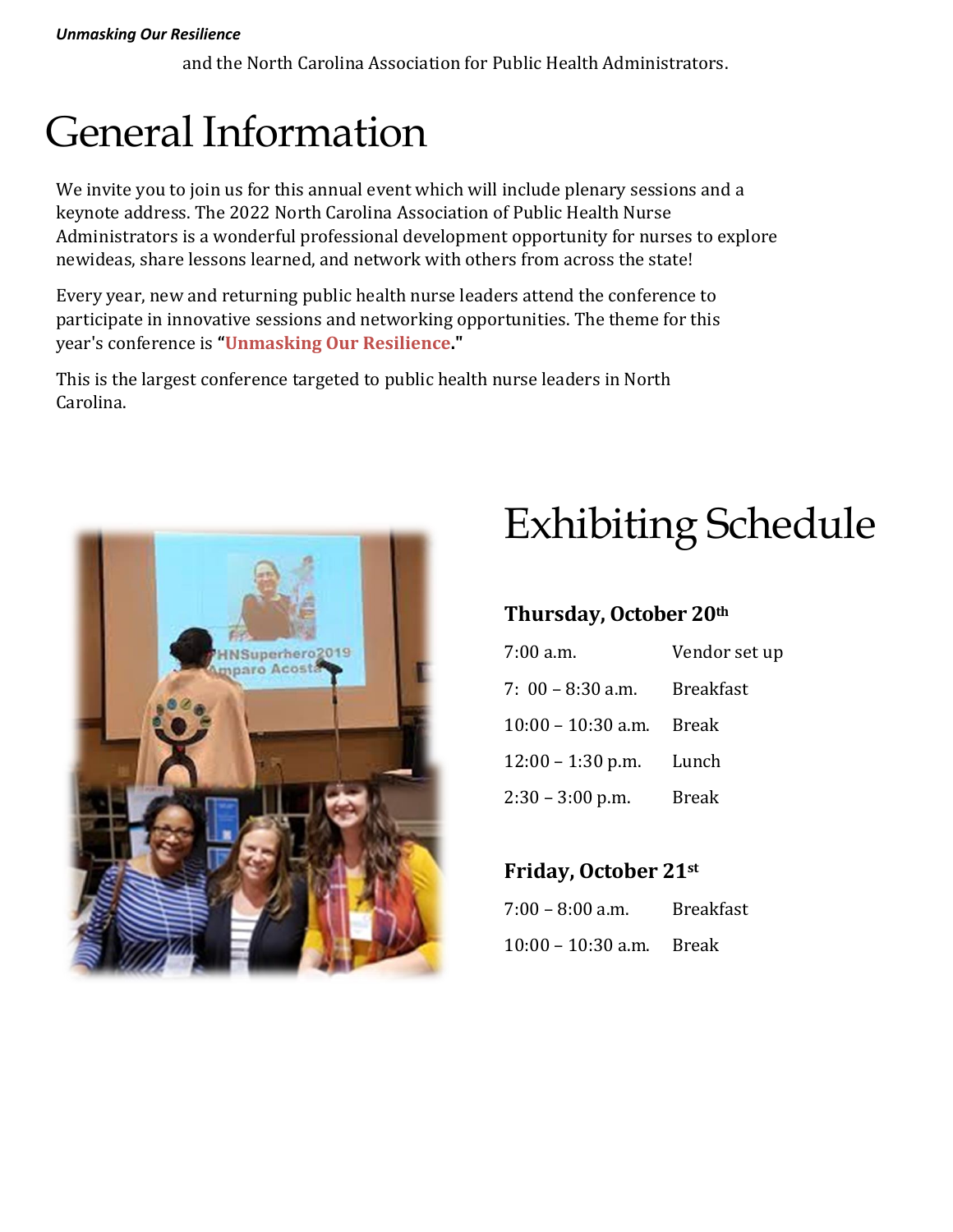# Profile of Attendees



*Looking back…Over 70% of attendees of the 2019 conference reported that attending the conference influenced a change in their practice within their current job.*

*Over 50% of past attendees reported attending the conference provided them with information, tools, and strategies to enhance their leadership skills.*

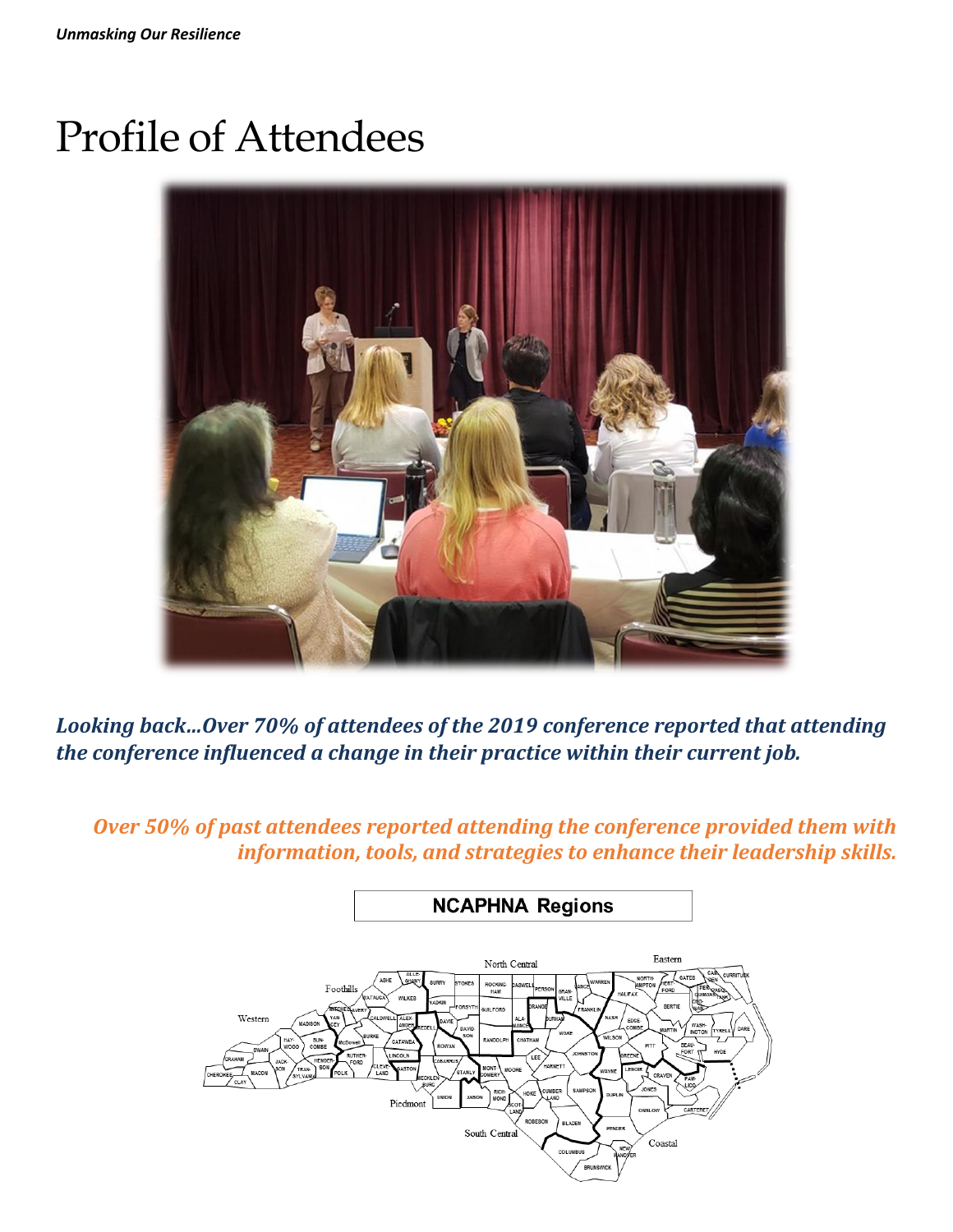# 2022 Exhibitor Package

# **\$300.00 For-profit**

## **\$100.00 Not for profit**

The exhibitor space will be in the Foyer outside the main conference area located in the Glenwood Ballroom on the main floor of Raleigh Marriott Crabtree Valley hotel. This space is conveniently located for increased visibility and networking.

Includes:

- ❖ Two days of exhibiting: Thursday, October 20th, and Friday, October 21st
- ❖ Clothed table with two chairs
- ❖ Breakfast for two persons on both days
- ❖ Lunch for two persons on Thursday
- ❖ Coffee and break service

*Additional exhibitor breakfast, lunch, and break services are available for \$100 per person per day.*

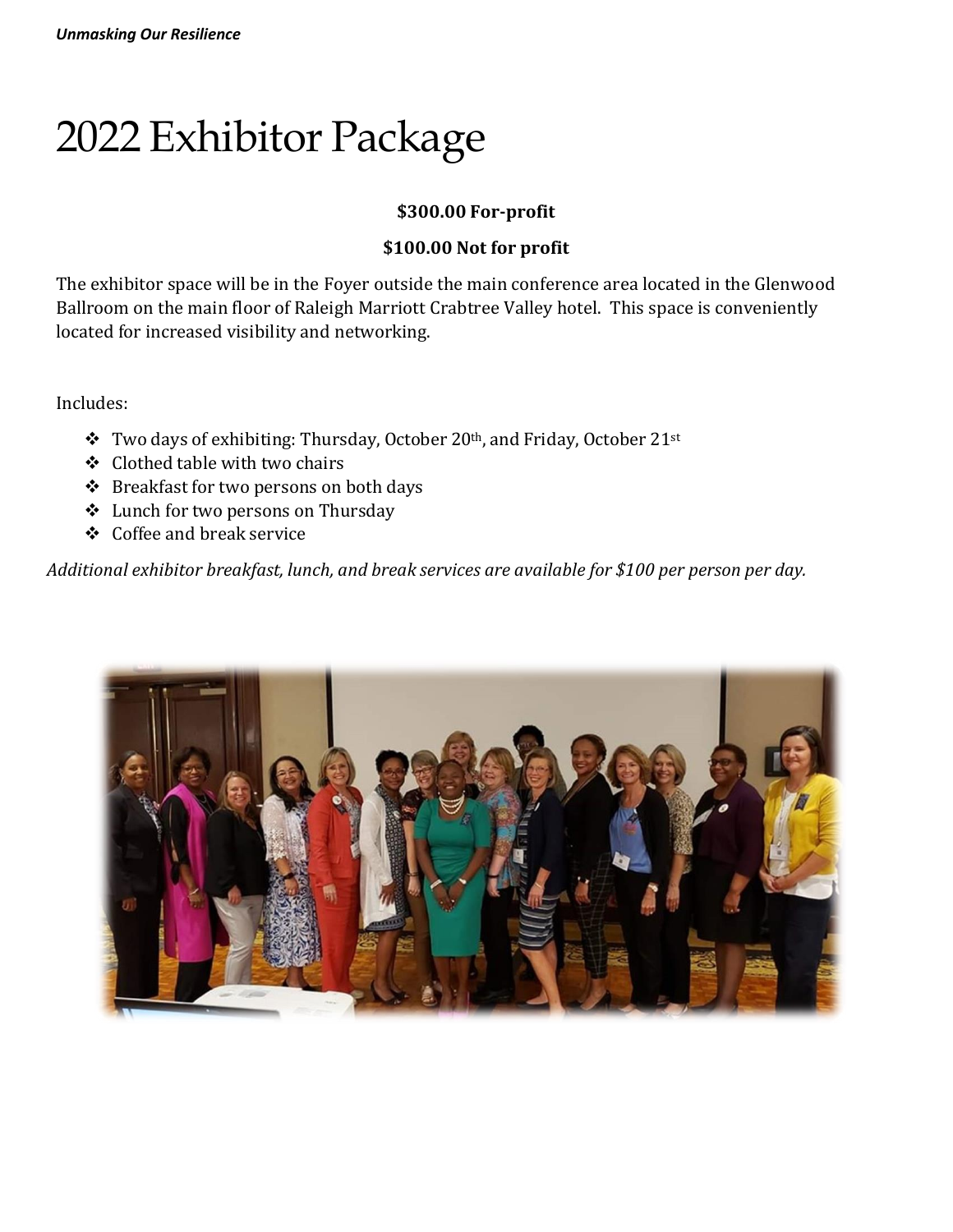| <b>Sponsorship Level</b>                                                                                                                                                                                                    | Price   | Description                                                                                                                                                                                                                                                                                                 |
|-----------------------------------------------------------------------------------------------------------------------------------------------------------------------------------------------------------------------------|---------|-------------------------------------------------------------------------------------------------------------------------------------------------------------------------------------------------------------------------------------------------------------------------------------------------------------|
| GOLD<br><b>Sponsorship Includes:</b><br>- Free Exhibit Space (up to 3)<br>- Free Additional Exhibitor (2)<br>- Choice of Exhibit Location<br>- Printed Signage On-Site<br>- Verbal Recognition<br>- On-Site Acknowledgement | \$8,500 | <b>Conference Lunch: Providing lunch is a great</b><br>way to support the conference. By providing a<br>southern buffet lunch on Thursday, you will have<br>the opportunity to address theparticipants with<br>brief remarks and be recognized through signage<br>and announcements.                        |
|                                                                                                                                                                                                                             | \$7,000 | Networking Breakfast: There is no better time<br>to network than over a meal. Support the<br>conference by sponsoring a hot breakfast for<br>participants. You will be recognized through<br>signage and announcements duringbreakfast.                                                                     |
|                                                                                                                                                                                                                             | \$6,000 | <b>Conference Audio Visual Package:</b><br>Individual audio-visual support for the<br>ballroom is available, or you can sponsor the<br>entire conference! Your logo and company<br>namewill be displayed on the screen before<br>sessions, during breaks and acknowledged<br>during the conference opening. |
| <u>Silver</u><br><b>Sponsorship includes:</b><br>- Free Exhibit Space<br>- Free Additional Exhibitor<br>- Website Acknowledgement<br>- Verbal Recognition<br>- On-Site Branding                                             | \$4,000 | Keynote Speaker: Help the Conference<br>Planning Committee secure national speakers<br>by sponsoringa keynote. Sponsorships will<br>support speaker fees and travel.                                                                                                                                        |
|                                                                                                                                                                                                                             | \$3,000 | Morning or Afternoon Break: Breaks are a<br>great opportunity for exhibitors and vendors to<br>network withconference participants. There are<br>3 opportunities to sponsor a break.                                                                                                                        |
| <b>Bronze</b><br><b>Sponsorship includes:</b><br>- Free Exhibit Space (up to 2)<br>- Website Acknowledgement<br>- Verbal Recognition On-Site                                                                                | \$2,500 | Participant Incentive: Incentive items<br>are purchased for each registered<br>participant. Items will be branded with<br>the conference theme and date along<br>with your logo and/or company name                                                                                                         |
|                                                                                                                                                                                                                             | \$1,000 | <b>Conference Lanyards and Name Tags:</b><br>Providing items for speakers and participants<br>is a great wayto support the conference and<br>will be acknowledged on the conference<br>website and in- print at the event.                                                                                  |

# *Additional Opportunities!!*

We will be happy to create a custom sponsorship package to meet your needs and enhance the NCAPHNA 2022 Annual Conference. Please contact Amparo Acosta at <u>Amparo.Acosta@buncombecounty.or</u>g .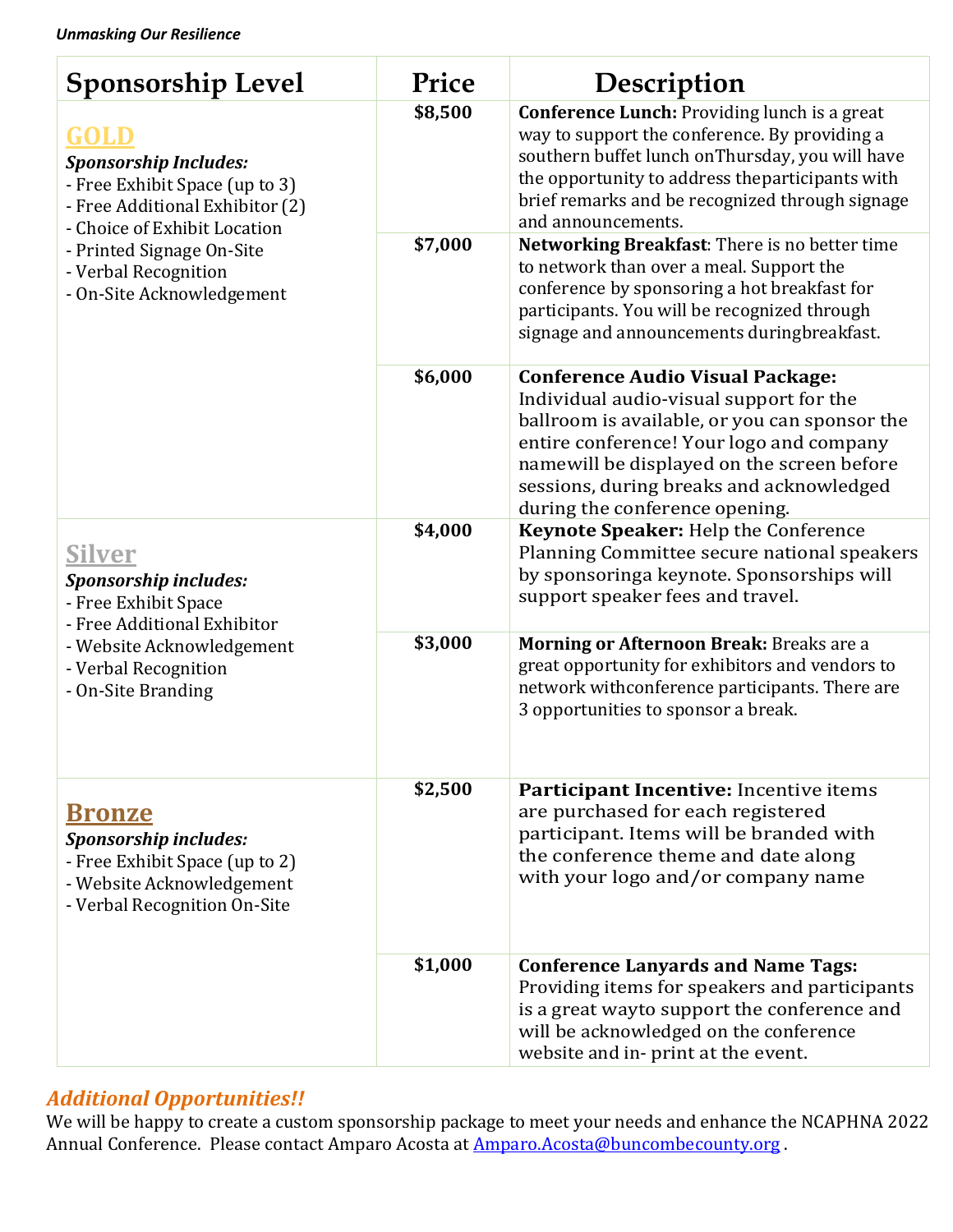# Registration Information

### **How to register or make changes:**

Exhibitor registration will be open from March 7 to October 5. If you are interested in attending the conference as well, please note that Conference registration does not open until March 7<sup>th</sup>. To ensure you can secure a spot, **we encourage you to register early as space is limited.**

You may request more than one table. However, you will be charged per table, i.e., two for-profit tables will be \$550.00. If you need additional tables, please contact Amparo Acosta directly at [Amparo.Acosta@buncombecounty.org.](mailto:Amparo.Acosta@buncombecounty.org)

The exhibit fee must be received via our online registration system no later than October 5, 2022, at 11:59 pm, or your registration will be canceled. You can pay by credit card via our online Eventbrite registration system. We accept Visa and MasterCard.

### **When to set up:**

Exhibitors will have access to the exhibit area on Thursday, October 20th from 7:00 am until 8:00 am. Your assigned table will have a tent card with your company name displayed.